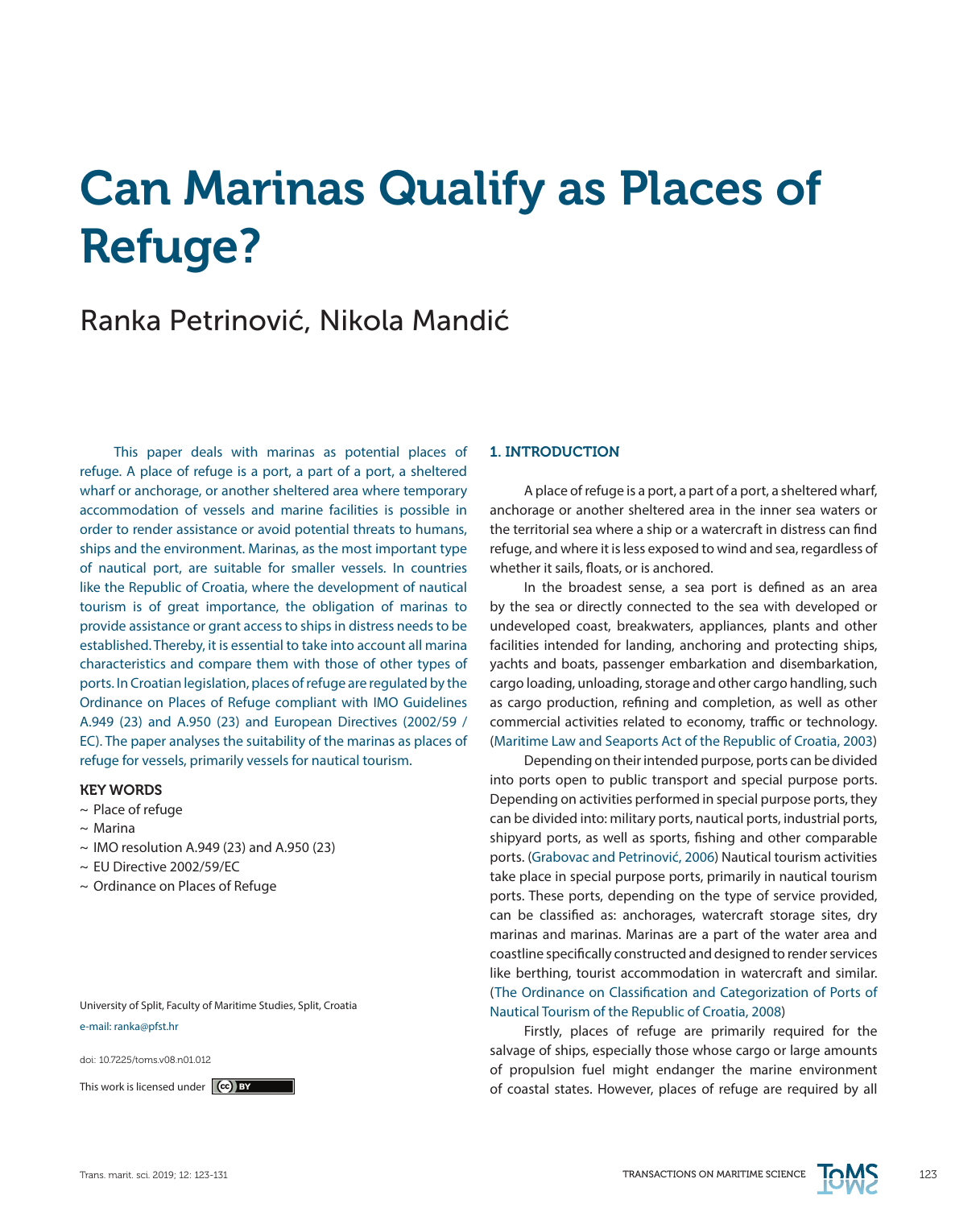vessels, crews or salvors in need of assistance, who are injured or threatened by total destruction.

Pursuant to the International Maritime Organization (IMO) and EU Directives directly or indirectly related to the places of refuge, Croatia has brought its national legislation into conformity with international and EU regulations governing the issue of the places of refuge; in this respect, the Maritime Code 2004, stipulated that the Ministry in charge of maritime affairs (hereinafter referred to as the "Ministry of Maritime Affairs") would issue a special regulation on the places of refuge, which was done in early 2008. The Croatian Ordinance on Places of Refuge prescribes: the procedure for selecting and giving approval for the places of refuge for ships and other vessels and naval facilities in need of assistance, competent bodies and persons responsible for the selection and the approval of places of refuge, conditions to be met by such places, as well as the conditions and manner in which the places of refuge will be used.

The Ordinance defines the place of refuge as a place where temporary berthing accommodation can be provided in order to render assistance or provide safety from potential threats to people, ships and the environment. (The Croatian Ordinance on Places of Refuge, 2008) The provisions of the Ordinance apply to all maritime facilities except warships, which are required to ask the competent authorities of the Republic of Croatia to allow them refuge. (The Croatian Ordinance on Places of Refuge, 2008) The Ordinance uses the term vessel in need of assistance or vessel in distress. This includes any maritime facility (other than a warship) that is in a situation which does not require the search and rescue of people, indicating the possibility of loss of ship or the endangerment of the marine environment or navigation. (The Croatian Ordinance on Places of Refuge, 2008) Since the Ordinance applies to all maritime facilities, it undoubtedly also applies to nautical tourism facilities. A variety of vessels of different characteristics and uses are involved in nautical tourism but what they all have in common is that they are used for sports and recreation.

The question is whether marinas are suitable places of refuge for ships and other watercraft found in distress near the coast. At this point, nautical tourism vessels, normally accommodated in marinas, need to be distinguished from traditional passenger and, in particular, cargo vessels (tankers, etc.) that pose a much bigger threat of pollution of the marine environment. It is especially important to determine if marinas are obliged to grant admission to vessels in distress, a detailed analysis of the Ordinance will reflect on this matter in the text that follows.

No relevant research dealing with the issue of the establishment of the place of refuge for ships in distress, delves either into the status of marina as a special type of port, nor examines the possibility of designating marinas as a place of refuge for ships. (Qi et al., 2018; Sanchez Ramos, 2017)

#### 2. CONCEPT OF PLACE OF REFUGE

As stated in the introduction, place of refuge must provide temporary accommodation to vessels with the purpose of providing assistance or avoiding potential harm to humans, ships or the environment. These sites are conceived as particular geographic areas along the coast where damage can be effectively repaired, urgent vessel repairs performed, and cargo or propulsion fuel removed, especially if the safety of the ship or the marine environment is in danger. Suitable geographic areas are facilities with equipment that is either available or easily obtainable, offering services and other conditions suitable for identifying and effectively repairing damage, carrying out emergency repairs and salvaging vessels.

The Croatian concept of area designation, based on the Ordinance on Places of Refuge, is a combination of procedural and partial pre-selection models that presupposes the existence of clear procedures for different cases of ships in distress. It is partially selective because there is a wide list of places of refuge that narrows in iterative procedure on a case-to-case basis. The Ordinance on Places of Refuge does not explicitly mention any port or place of refuge, but rather emphasizes that such a place is determined depending on the situation. Information on possible places of refuge is listed in the Geographical Information System (GIS) application as software support to the decision-making system that contains possible refuge locations and other relevant information.

## 3. INTERNATIONAL LEGAL FRAMEWORK ON PLACES OF **REFUGE**

The obligation to provide assistance to ships and people in distress at sea has long been based on the principle of international maritime law, as well as on the Maritime Code. This principle is contained in the UN Convention on the Law of the Sea, the International Convention On Salvage, The International Convention on Safety of Life at Sea (SOLAS) and the International Convention on Maritime Search and Rescue (SAR-Convention).

The issue of place of refuge is in direct correlation with the modern right to salvage, since the salvors are the first to confront the issue of coastal states' rejection to provide a place of refuge to the ship being rescued. The provisions of Article 8, which oblige all salvage operation participants to give due consideration to the prevention or reduction of environmental damage, largely comply with the most important reason for the passing of International Convention On Salvage, IMO 1989, which is the protection of the marine environment. (Petrinović, 2005)

The very idea of providing shelter for ships in distress came into consideration by IMO in the late 1980s, when the IMO Legal Committee considered the draft of the Convention on Salvage. At the time, it was suggested that coastal states should be required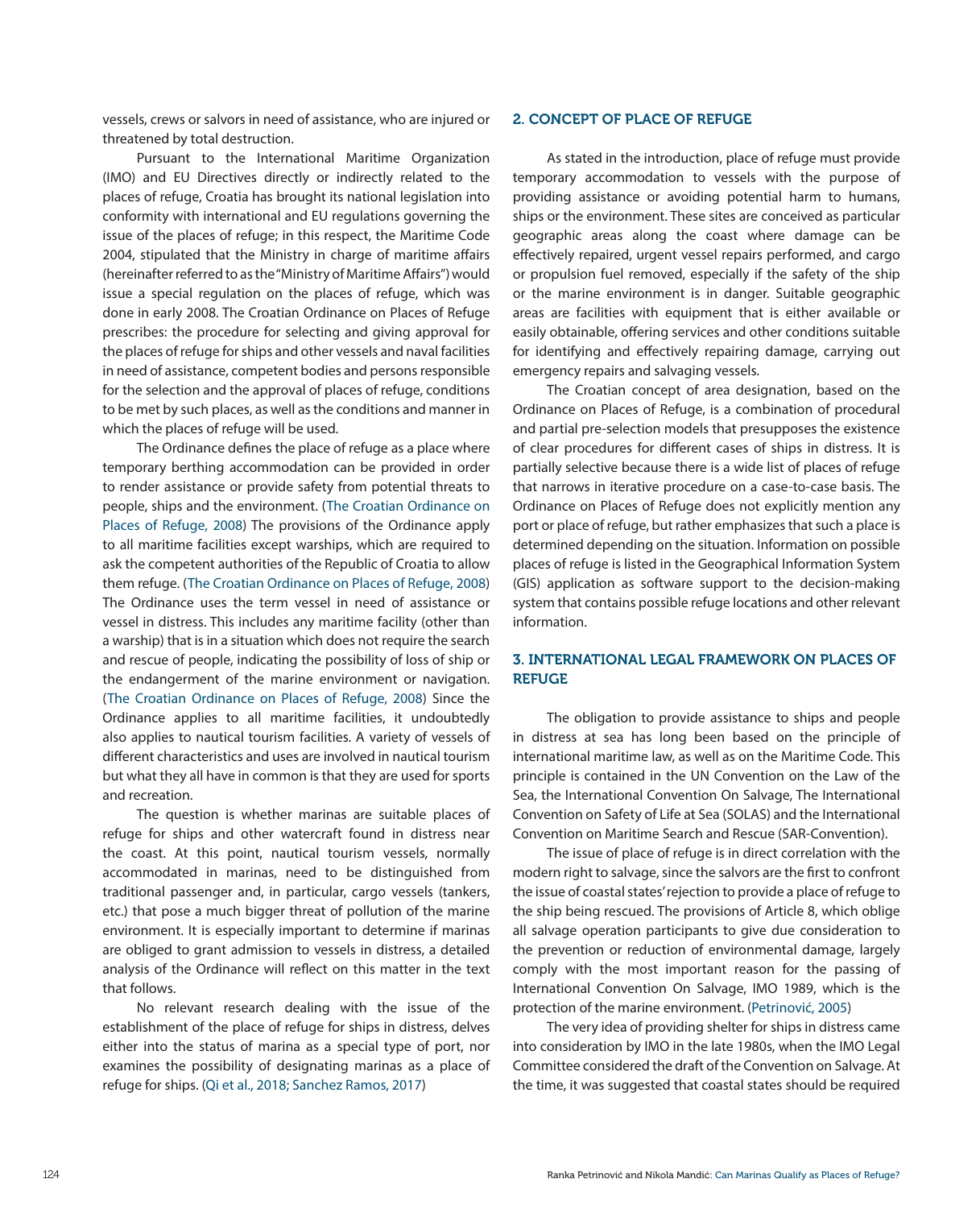to accept ships in distress in their ports. Although the proposal was supported by the representatives of some states, others expressed doubt as to the desirability of incorporating public law regulations into private law conventions such as the Convention on Salvage. They also stressed that the interests of coastal states should be taken into account when making any such provision. Concerns were also expressed as to the impact of such a provision on final decisions by coastal authorities in specific cases where a ship is in distress and poses a threat to the marine environment. (Petrinović and Plančić, 2007)

As a result of these proposals, Article 11 of the Convention on Salvage, which reads as follows: "A State Party shall, whenever regulating or deciding upon matters relating to salvage operations such as admittance to ports of vessels in distress or the provision of facilities to salvors, take into account the need for co-operation between salvors, other interested parties and public authorities in order to ensure the efficient and successful performance of salvage operations for the purpose of saving life or property in danger as well as preventing damage to the environment in general." However, the 2002 International Maritime Committee (CMI) survey showed that no country ratifying the Convention on Salvage has explicitly accepted, in its national law, the legal effects of Article 11 of the Convention. (Petrinović and Škiljo, 2010)

Following several maritime accidents with disastrous consequences for the marine environment, particularly the disasters of tankers Erika and Prestige, the IMO Assembly adopted two resolutions in November 2003 regarding the designation of places of refuge for ships in need of assistance. On December 12, 1999, tanker Erika suffered an accident about 60 nautical miles from the French coast. The tanker broke into two parts and sank. She was carrying 31,000 tons of crude oil. As a result of the accident, approximately 20,000 tons of oil escaped into the sea, and the rest remained in the fore and aft tanks of the sunken ship. The disaster caused a great deal of damage to the marine environment. In November 2002, tanker Prestige suffered structural damage due to inclement weather. After several days of floating in extremely adverse weather, the ship broke into two parts and sank about 60 nautical miles from Galicia's coast (Spain). The ship carried 77,000 tons of crude oil and the majority of cargo (about 63,000 tons) escaped into the sea.

Resolution A. 949 (23), under heading Guidelines on Places of Refuge for Ships in Need of Assistance, applies in cases where a ship needs assistance and there is no threat to human life. (Comite Maritime International, 2003) When the safety of human life is involved, the provisions of the SAR Convention apply. The guidelines of IMO's Resolution A 949 (23) stipulate that, in case of a maritime accident in which the vessel experiences progressive demise, the best way to prevent damage or pollution is to remove its cargo and bunkers (fuel supplies) to facilitate vessel repair. A place of refuge is the most appropriate venue for the implementation of this process. However, since hauling such a ship to a place of refuge in the vicinity of the coast may endanger the coastal state economically and environmentally, the local authorities and residents of coastal states are opposed to this process. Thus, granting a ship in distress access to a place of refuge could involve a political decision, which can only be taken on a case-to-case basis. In that event, the decision makers should take into consideration both the interests of the ship and the protection of the marine environment. (Petrinović and Škiljo, 2010)

The second Resolution of A.950 (23) Maritime Assistance Services - MAS, recommends all Coastal States to set up a Data Collection Service for granting ships access to the location of a place of refuge. (Ozcayir, 2004) The Republic of Croatia has chosen the existing National Search and Rescue Center (hereinafter referred to as the "National Center") as the service to assist ships at sea. The main tasks of the service are to receive various reports, advice and information required by numerous IMO instruments; to monitor the state of the ship if such a report indicates that an accident may lead to the situation in which the ship needs assistance; to serve as a data collection center if the state of the ship is not alarming and dangerous, but still requires information exchange between the ship and the coastal state (due to the possible deterioration of the ship's state); and to serve as a communication center with private salvage agents involved in salvage operations of a threatened ship if the coastal state decides that all stages of salvage operations should be monitored. It should be noted that the IMO Guidelines on Places of Refuge attempted to strike a balance between the interests of the damaged ship and the interests of the coastal states the environment of which is in danger. (Petrinović and Škiljo, 2010)

Even after the IMO adopted the resolution of 2003 containing guidelines on the designation of places of refuge, the international community continued to address this issue in an attempt to make the idea of the places of refuge more acceptable to coastal states. The CMI Conference, held in Vancouver 2004, devoted a considerable amount of time to places of refuge and opened up many issues that needed to be resolved in the future (from the question of whether there was a requirement under the existing legal regulation for the coastal state to determine such a place, to granting financial guarantees for civil liability in case of environmental pollution).

The EU has been involved in the resolution of the places of refuge issue since the accidents of tankers Erika and Prestige took place in its waters. The disasters of the tankers Erika (1999) and Prestige (2002) urged the EU to drastically reform the existing maritime safety regime aiming at better prevention, especially when it comes to tankers, as they have caused the largest ecological disasters at sea.

On the basis of the Resolution on a Common Maritime Safety Policy of the European Council, the EU Commission

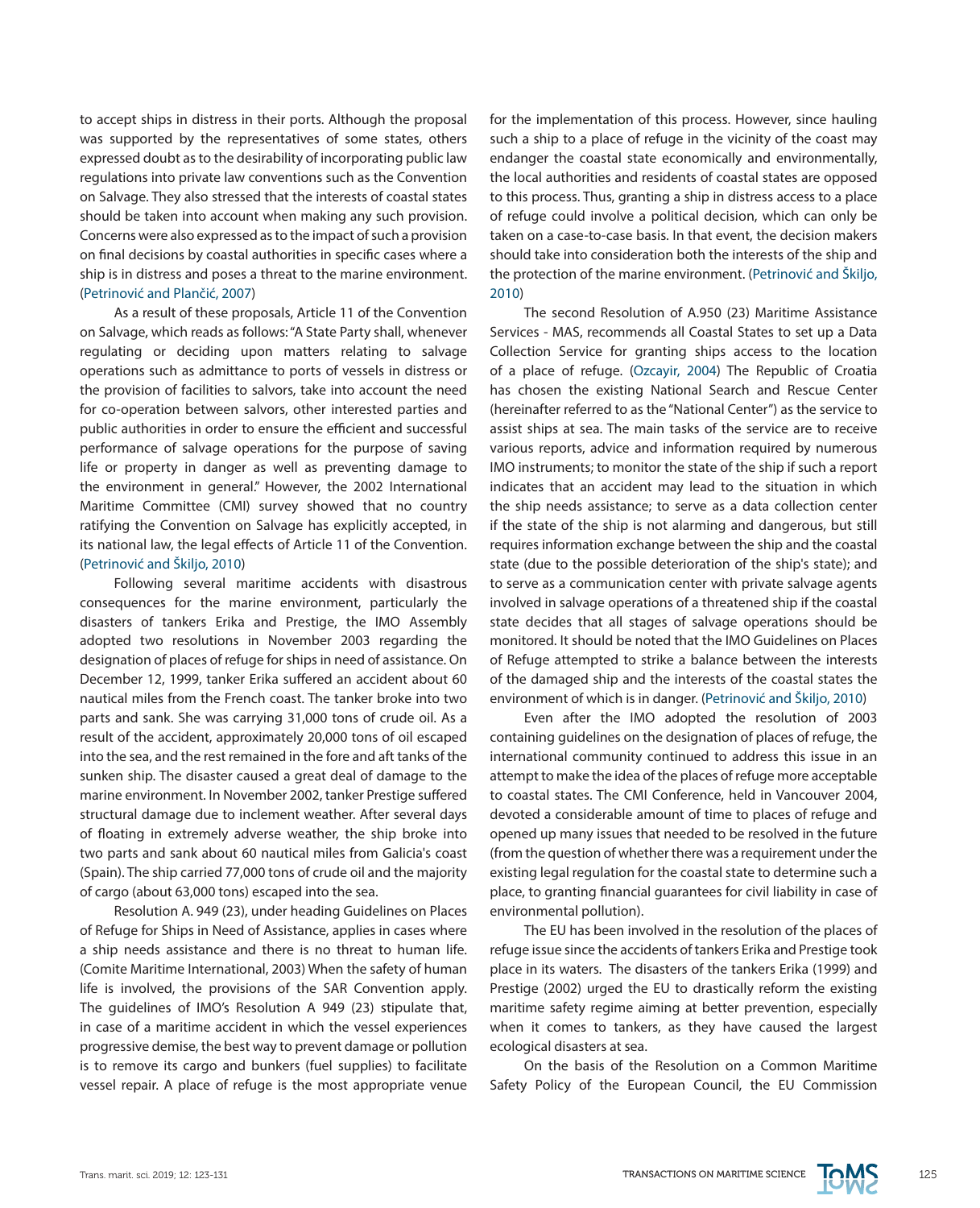proposed and adopted at least ten directives in the 1993-2002 period. The most important directive for the designation of ports of refuge is Directive 2002/59 / EC of 27 June 2002, which entered into force in February 2005. The aim of this Directive was to establish a computerized maritime surveillance system in maritime areas under EU jurisdiction with a view of increasing the degree of safety of navigation and reducing marine pollution damage caused by maritime accidents. (Petrinović and Plančić, 2007)

This Directive requires EU member states to draw up a detailed plan for cases where ships need assistance, as well as to determine and deliver a list of places of refuge at which ships in distress could be more easily salvaged. The member states had a deadline by the end of 2007 to meet the requirements of the Directive. In this way, the guidelines of IMO Resolution A. 949 (23) on the places of refuge were to become mandatory for EU member states. A great many European countries have acted in accordance with the IMO Guidelines and Directive 2002/59 / EC by declaring the existence of places of refuge, but the data on such sites are usually not publicly available.

In addition to special Directive 2002/59 / EC, the EU has adopted other measures aimed at enhancing the safety of navigation and the protection of the marine environment against pollution from ships in EU waters. Thus, after the Erika tanker incident, the EU prepared two packages of measures called Erika packages I and II. Erika package I aims to narrow the existing legislation in favour of port state control and classification societies, proposing new measures to accelerate the withdrawal of single-hull tankers from the market and improve maritime control in European seas (Ozcayir, 2004), while Erika package II established the European Maritime Safety Agency (EMSA), introduced an information system for improved monitoring of traffic in European waters, and set up an additional compensatory fund for oil pollution damage. (Ozcayir, 2004) In addition, criminal sanctions have been introduced for the infringement of regulations on sea-water pollution from ships (EU Directive 2005/35 / EC on the introduction of sanctions for sea-to-sea pollution). (Grabovac, 2008) In late 2005, the Third Maritime Safety Package (Erika III package) was adopted, which consists of seven proposals that include amendments to the existing directives and relate to: the harmonization of rules and standards of different flag states, classification societies, port state controls, navigation surveillance services, maritime incident investigations, liability and compensation for passenger casualties and shipowners' offshore liability. (Ćorić, 2009)

# 4. CROATIAN LEGAL FRAMEWORK – ORDINANCE ON PLACES OF REFUGE

In accordance with IMO guidelines and the provisions of the 2004 Maritime Code, the Croatian Minister of Maritime Affairs

was obliged to establish the places of refuge within three years (by the end of 2007), prescribe the requirements to be met by places of refuge, as well as conditions and procedures for their use. (Grabovac, 2008) In January 2008, the Ministry of Maritime Affairs issued the Ordinance on Places of Refuge, together with the basic execution document – The Plan for Accommodation of Ships in Need of Assistance.

The Ordinance on Places of Refuge prescribes the procedure for deciding on and approving the place of refuge for ships in need of assistance, authorized bodies and persons responsible for the selection and approval of places of refuge, conditions to be met and the manner of use of the places of refuge. The Ordinance also prescribes the content, the manner of adoption and amendment of the Plan for Accommodation of Ships in Need of Assistance. The Plan contains various data required to successfully admit endangered ships into the places of rescue. The pertinent Ordinance provisions prescribe obligations with respect to the compensation for damages and expenses, compulsory insurance or other financial guarantee for ships seeking shelter. The Ordinance also provides for a special and detailed procedure to be followed after the approval of the place of refuge. (The Croatian Ordinance on Places of Refuge)

The procedure for determining the place of refuge has several stages. The request for approval and allocation of a place of refuge must first be submitted by the master of the vessel in distress. The request should contain all the information required to assess the situation of the ship in distress. (The Croatian Ordinance on Places of Refuge) For an abandoned vessel in distress, the request for approval and allocation of a place of refuge is submitted by the authorized harbour master, and in case a salvage contract was concluded, the request may also be filed by the master of the salvage vessel. A request for the allocation of a place of refuge is received by the National Center which will, upon receipt of the request, confirm the receipt of the same.

In the second phase, the justification behind the approval of the place of refuge is assessed. The National Center assesses the justification behind the request for approval and assigns a place of refuge based on the request submitted, all available data, risk assessment, availability of financial guarantees which must be supplied by the owner or the operator of the ship in distress. If the National Center finds that additional information on the state of the ship and other circumstances is required before the decision is made, and the circumstances permit, a special expert group will be sent to the ship (harbour master, authorized pilot and other experts). The expert group is obliged to submit to the National Center its findings and opinions as soon as possible and propose ways of providing assistance, if necessary. When the National Center estimates that the request is justified, it will designate a place of refuge, in accordance with the Plan for Accommodation of Ships in Need of Assistance. The National Center will propose the rejection of the request (The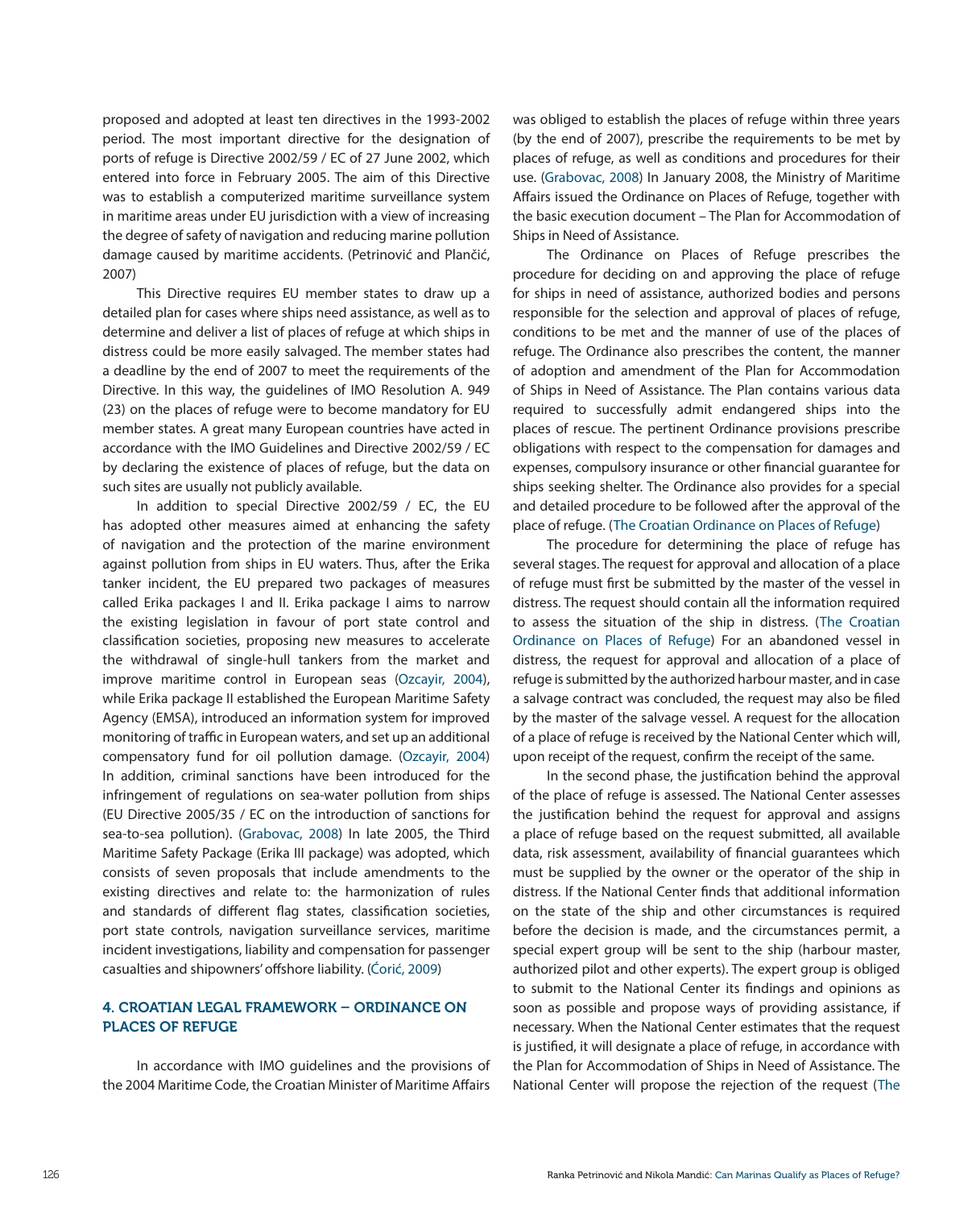Croatian Ordinance on Places of Refuge) if it estimates that the request is unfounded or that a ship's accommodation in the port of refuge would pose a greater risk to human life and health and the environment than another mean of assistance.

If the place of refuge is approved, the National Center is obliged to continue to monitor the condition of the ship and other relevant circumstances as long as the ship is in the area under the jurisdiction of the Republic of Croatia, i.e. until the threat has been removed. After assessing the justification of the approval of the place of refuge, the third stage begins, which is the allocation of the place of refuge. On the basis of the proposal of the National Center, the Assistant Minister responsible for the affairs of the navigation and protection of the sea against pollution, with the consent of the Ministry responsible for environmental protection, brings a decision on the allocation of a place of refuge and vessel's admission to a place of refuge, or he/she decides to reject the request for the designation of the place of refuge. If a port is determined as a place of refuge, the port authority or other body managing the port shall admit the ship in the port and provide the assistance required. (The Croatian Ordinance on Places of Refuge) The provisions of the Ordinance suggest that if a marina is determined as a place of refuge, the concessionaire of the marina is obliged to admit the vessel in distress and provide the necessary assistance. A similar provision is contained in the Ordinance on the Conditions and Manner of Maintaining the Order in Ports and in Other Parts of the Inland Waters and the Territorial Sea of the Republic of Croatia according to which the concessionaire is obliged to give berthing priority to a ship, yacht or boat in distress when human life or safety of navigation are endangered. (The Ordinance on the Conditions and Manner of Maintaining the Order in Ports and in Other Parts of the Inland Waters and the Territorial Sea of the Republic of Croatia, 2005)

The next, fourth and most important stage is the process following the approval of a place of refuge. Once a place of refuge is approved, the harbour master or another authority decides on other assistance measures if necessary. The National Center coordinates all activities related to the provision of assistance to the ship, while the direct execution of these activities at the location of the place of refuge is in the domain of the authorized harbour master. If circumstances require the activation of the Emergency plan in case of unexpected sea pollution (Emergency plan in case of unexpected sea pollution, 2008), further activities shall be conducted accordingly. When the circumstances leading to the designation of the place of refuge cease to apply, the ship is obliged to leave the place of refuge. The National Center is obliged to keep records of all the circumstances and facts related to the designation of the place of refuge from the moment of the receipt of the request until the ship leaves the jurisdiction of the Republic of Croatia, i.e., until the threat is eliminated. (The Croatian Ordinance on Places of Refuge)

Upon completion of each event leading to the designation of a place of refuge and provision of assistance to a ship in accordance with the provisions of the Ordinance, an expert team appointed by the Minister of Maritime Affairs shall analyse all the circumstances of the case, measures and activities carried out, and if necessary, propose appropriate improvements. At least once a year, the Administration of the Ministry of Maritime Affairs responsible for the safety of navigation and the protection of the sea against pollution from the ships shall organize a training programme to ensure readiness for Ordinance implementation. (The Croatian Ordinance on Places of Refuge)

The Ordinance on Places of Refuge establishes the obligation to enact and regularly update the Plan for Accommodation of Ships in Need of Assistance as a basic execution document. The Plan for Accommodation of Ships in Need of Assistance must contain information on the competent body responsible for receiving and processing the call from the vessel in distress, and on the competent authority or person responsible for the assessment of the circumstances, as well as the selection of a suitable place of refuge and a decision to admit a ship in distress to the chosen place of refuge.

It also contains a summary of factors that enable prompt assessment and decision making, including descriptions of social and environmental factors, and natural conditions of potential places of refuge. The procedure for assessing and deciding on the place of refuge shall be determined on the basis of potential places of refuge. The accurate list of the places of refuge is kept in the Ministry of Maritime Affairs. The Plan must include a list of available resources and devices suitable for provision of assistance, salvage or pollution restriction and removal, as well as procedures for international harmonization and decision-making where applicable, procedures relating to financial guarantees and accountability systems accepted at the place of refuge. (The Croatian Ordinance on Places of Refuge)

# 4.1. The Plan for Accommodation of Ships in Need of **Assistance**

The Plan for Accommodation of Ships in Need of Assistance defines the terms used in the Plan. It details the stages of place of refuge designation prescribed by the Ordinance on Places of Refuge (request for the approval and allocation of a place of refuge, assessment of the justification for the approval of the place of refuge, allocation of appropriate place of refuge and rendering assistance at the place of refuge). According to this Plan, the location of the place of refuge is a port, a part of a port, a sheltered wharf, anchorage or other sheltered area, and the sheltered area is any area in the inland waters or territorial sea where the ship is exposed to minor effects of the wind and sea, regardless of whether it is proceeding, afloat or anchored. (The Croatian Ordinance on Places of Refuge - The Plan for Accommodation of Ships in Need of Assistance, 2008)

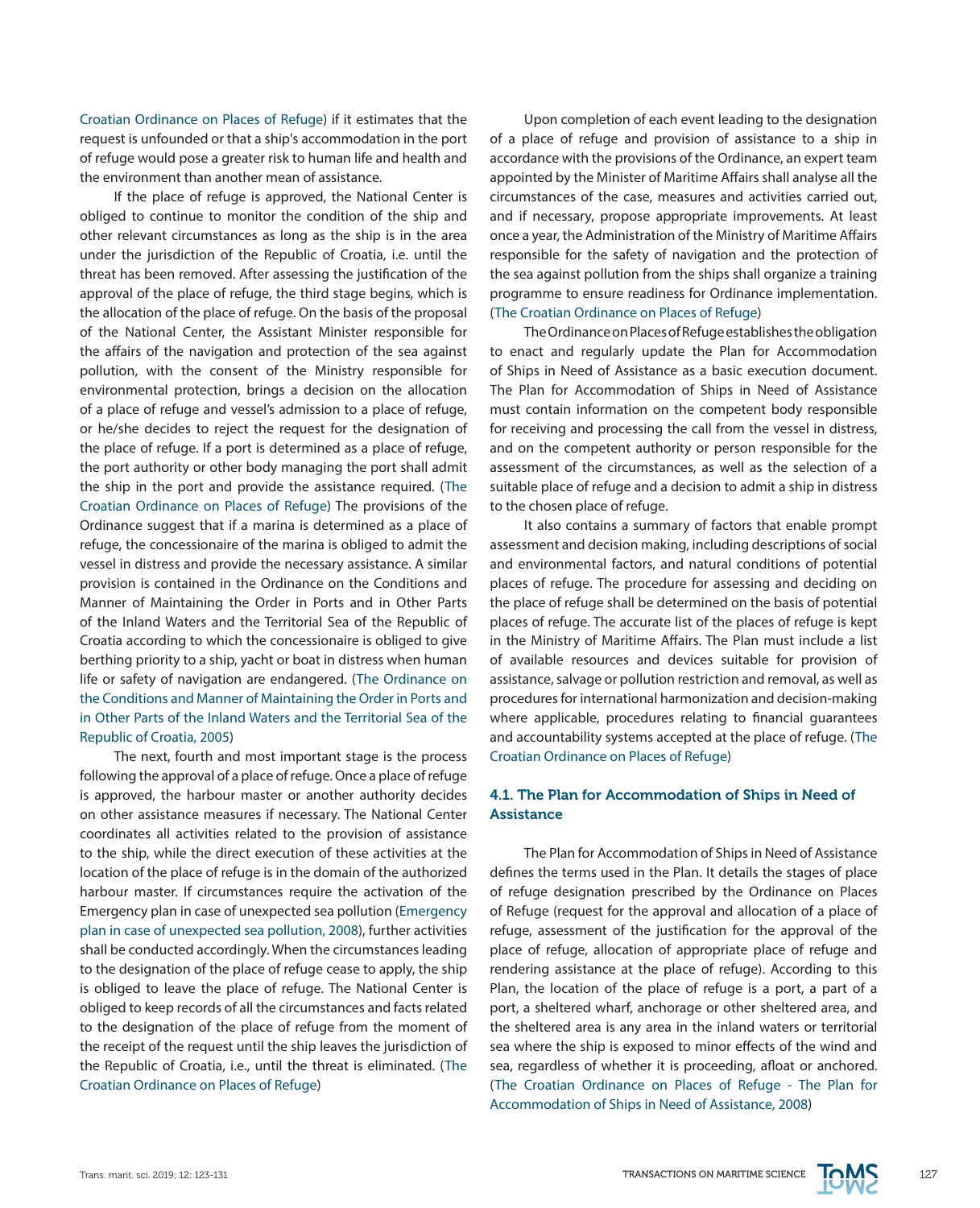## 4.1.1. Decision on the Choice of a Suitable Place of Refuge

The choice of possible places of refuge, based on the assessment of the circumstances and characteristics of the coast where the ship may be accommodated, is made by the acting Authorized Officer of the National Center. The choice is limited to two, or sometimes three potential places of refuge. (The Croatian Ordinance on Places of Refuge - The Plan for Accommodation of Ships in Need of Assistance, 2008) If the marine environment is threatened, the decision to choose a place of refuge along the coast is made only if damage to the environment would be lesser in the event of an unfavourable development near the coast than at open sea, provided that it does not endanger the safety and health of people on the coast. This would enable the crew of the ship to repair defects that could, at some later point in time, pose a significant threat to human safety or contribute to environmental pollution, and facilitate the provision of effective assistance onshore. (The Croatian Ordinance on Places of Refuge - The Plan for Accommodation of Ships in Need of Assistance, 2008) A place of refuge along the coast should not be proposed in any other case. A place of refuge along the coast will likewise not be proposed if the request is not grounded or if the master of the vessel refuses to provide the necessary information and explanations.

After identifying possible places of refuge or determining that there are no such places along the coast, the National Center's officer is required to notify the Assistant Minister thereof, also providing him with a brief account of the proposal in the agreed form, upon which the Assistant Minister will make further decisions and be responsible for the execution of the safety and pollution-protection activities.

#### 4.1.2. Possible Places of Refuge

The ADRIA-GIS computing application is a computer decision making support system that contains potential places of refuge and other related information. The application (as shown in Figure 1.) is used by the authorized persons in the process of making a final decision on the request for a place of refuge. The application provides rapid access and analyses the relevant safety, economic, legislative, environmental, logistical and technical-technological parameters, facilitating the decision making process. The content of the application complies with IMO Resolution A. 949 (23) and EU Directive 2002/59 / EC. The ADRIA-GIS application has been in use since April 1, 2007.



## Figure 1. ADRIA-GIS decision support system.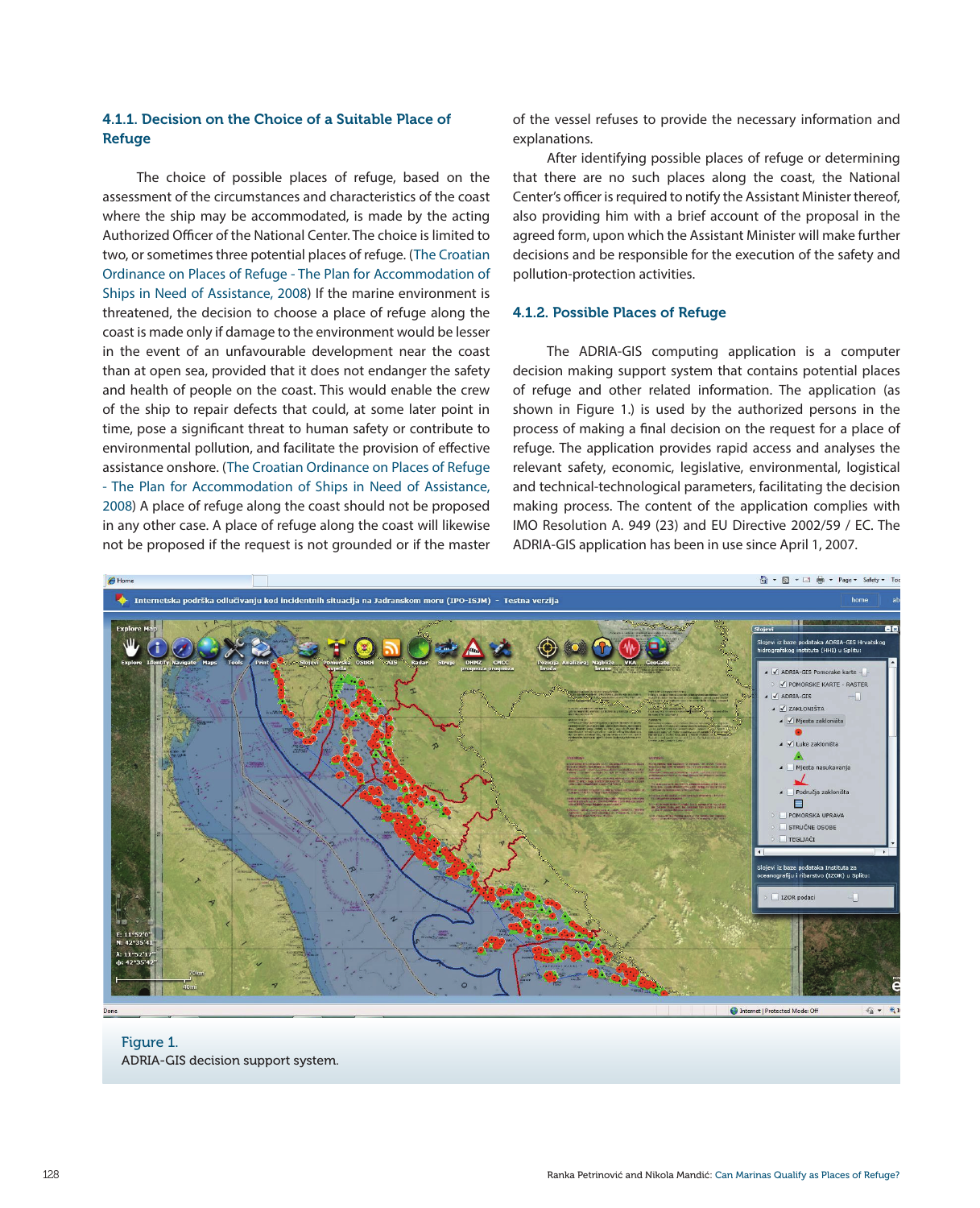Information on potential places of refuge is provided in the GIS application. In addition, all suitable places in the immediate vicinity that could, under special circumstances, provide higher level of ship safety or environmental protection could also serve as places of refuge. ADRIA-GIS decision support is based on multi-criteria analysis (MCA) (Mladineo el al., 2017; Bradarić et al., 2008; Gržetić et al., 2008) which, among other criteria, includes potential places of refuges. However, judging from the available data, no marina in the Republic of Croatia was identified as a potential place of refuge in the GIS application. Still, given that other suitable places in the vicinity of the previously determined venues could also be designated as places of refuge, marinas could indisputable serve that purpose as well. This is especially the case when the safety of nautical tourism is at risk.

A ship can be accommodated at a place of refuge by having her anchored in a protected coastal area, or along the developed coastline, or stranded on the beach. When it comes to larger vessels (cargo and passenger ships), the ship is berthed alongside the built-up shore usually by means of a tug. After the ship has been accommodated in the place of refuge, the ship's crew members are not permitted to move about freely on land, except to carry out activities necessary to ensure the ship's safety, i.e. pollution prevention or cleaning up activities. A list of places of refuge, i.e. developed ports and beaches where a ship can be intentionally stranded is updated by the National Centre manager. The GIS application is usually updated once a month by the person in charge at the Croatian Hydrographic Institute.

The places of refuge are chosen as follows - the starting point in the selection of a place of refuge is the identification of a venue indicated in the list of potential places of refuge which is the closest to the location of the ship in distress. If the starting point of a place of refuge is unsuitable or inadequate in any respect, then the next place from the list is chosen as the potential place of refuge. Exceptionally, a place inadequate on the basis of general environmental protection principles can be taken into account if it significantly reduces the threat or possible environmental pollution and can effectively limit environmental damage. (The Croatian Ordinance on Places of Refuge - The Plan for Accommodation of Ships in Need of Assistance, 2008) The decision making process is repeated until the location which allows greater support to the ship is identified. After the implementation of the basic procedure, a multi-criteria analysis of available refuge locations can be performed. If it is certain that a threat to safety of humans and the ship cannot be avoided by implementing the procedure of rendering assistance provided for in Chapter 7 of the Plan, then the rescue of people begins, and a place of refuge is chosen solely from the standpoint of environmental protection.

Whether a location of a place of refuge is deemed suitable or not is determined by the Plan. The place of refuge is considered suitable with regard to the ship's safety if it (The Croatian

#### Ordinance on Places of Refuge - The Plan for Accommodation of Ships in Need of Assistance, 2008):

provides satisfactory protection against external forces, especially wind and waves, to preserve the vessel's buoyancy, stability and / or strength;

enables disembarkation of people from the ship;

enables the performance of operations required for the removal of threats or the reduction of the risk of maritime or other incidents;

− allows getting people and equipment on board to eliminate threats or reduce danger;

− a ship can be intentionally stranded to prevent uncontrolled sinking.

A place of refuge should be considered suitable if it: allows the reduction of unauthorized discharge of the substance from the ship into the sea, primarily through reduced exposure to wind, waves and currents; provides adequate protection against the spread of pollution (single or multiple fence of protective barriers); and allows the ship to be deliberately stranded to prevent pollution from spreading (somewhere else in case of sinking).

A designated land or sea area is deemed unsuitable for the accommodation of a ship if (The Croatian Ordinance on Places of Refuge - The Plan for Accommodation of Ships in Need of Assistance, 2008):

it is not sheltered against the prevailing winds and waves;

− it does not ensure satisfactory ship safety (e.g. force of 8 Beaufort in the event of deterioration of weather conditions);

there is dense traffic of other vessels and watercraft in the immediate vicinity;

it would be much more difficult to abandon the ship in case of emergency;

the access of people and land resources to the ship becomes inadequate or lengthy due to a slight increase in wind and waves.

The place of refuge should be deemed unsuitable if: it is located close to national parks, nature parks and other natural resources; there are a number of settlements in the vicinity; there are farms and similar facilities nearby the successful operation of which, in the long term, heavily depends on the quality of the sea; it is not possible to effectively enclose the ship or to close off a smaller area by protective barriers; the sinking of the ship would hinder regular maritime traffic. Unsuitable places of refuge are all areas in the vicinity of tourist and similar facilities where merchant ship visits are uncommon. In view of the size and potential danger represented by vessels in nautical tourism, some of the above-mentioned limitations do not apply in their case.

Namely, marinas that are the starting point of sailing vessels of nautical tourism are tourist destinations and are often located near populated areas. On the other hand, vessels in

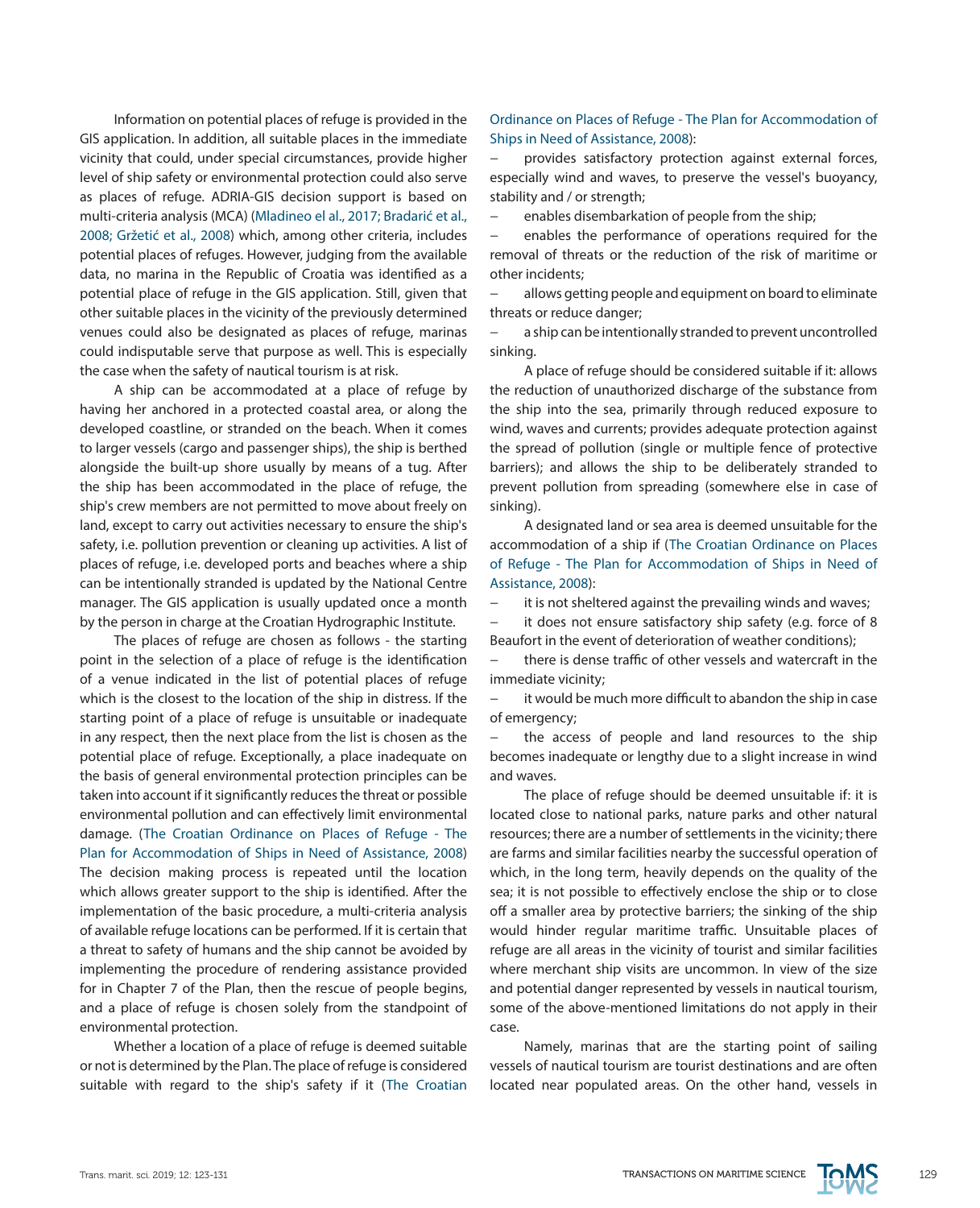nautical tourism pose a lower risk to the marine environment than traditional cargo and passenger ships, but more often lead to greater risks to human lives. Therefore, when considering marinas as places of refuge for nautical tourism vessels, these facts should also be taken into account.

Industrial ports, especially those away from settlements, should be considered suitable places of refuge if assistance can be rendered without increased risk to people on the coast. Economic activity in such ports is not considered a hindrance to rendering assistance to a ship, especially if it reduces threat to the environment. If several places of refuge have largely similar characteristics and/or are almost equidistant from the position of the vessel in need of assistance, the advantage should be given to: a place that provides greater protection from external influences (if they pose a primary threat); a place that can be reached faster and with fewer navigational restrictions, and a place where people and equipment have easier access from land. If the ship is in imminent danger from sinking, capsizing or breaking, the priority in the selection of a place of refuge should be given to: a place that allows better confinement or clean-up of sea pollution, a place more suitable for intentional stranding, and a place in the vicinity of which there are no protected areas, farms, tourist destinations or larger settlements. (The Croatian Ordinance on Places of Refuge - The Plan for Accommodation of Ships in Need of Assistance, 2008) If neither place stands out even after the aforementioned principles are applied, all the places that were considered should be suggested as a place of refuge. The total number of places of refuge should be limited to a maximum of three.

# 4.1.3. Approval for Entering a Sheltered Area

Entering the port of refuge is proposed as an aid measure in case of: repair of machinery, hull or other equipment which cannot be adequately performed during navigation on account of weather conditions; cargo shifting; a ship's taking shelter in an area that would not be endangered by the direct action of wind and waves or navigation through such area. Entering the sheltered area includes navigation, floating and/or anchoring in the territorial sea and inland waters.

The repair of machinery, hull or other equipment is normally carried out within the boundaries of the territorial sea on board a floating or anchored vessel, as required by the ship's master. When a vessel is required to float for longer than 4 hours or during the night, if possible, the vessel should be anchored.

In case approval for anchoring or floating in the territorial sea or in inland waters is obtained, the anchorage or floating location are determined by the harbour master, who informs the National Center's official accordingly. Shelter in a port of refuge may be allowed to vessels of up to 80 m in length, vessels not carrying dangerous or toxic cargo and vessels with less than 150 tonnes of fuel. Vessels in nautical tourism without doubt, fit into this category. Shelter is only exceptionally allowed to vessels longer than 80 m, vessels not carrying dangerous or toxic cargo and vessels with less than 150 tonnes of fuel. Providing shelter to vessels longer than 200 m is not allowed. (The Croatian Ordinance on Places of Refuge - the Plan for Accommodation of Ships in Need of Assistance, 2008)

#### 5. CONCLUSIONS

The accidents of the Erika and Prestige tankers urged the IMO and the EU to drastically reform the existing maritime safety procedures to improve prevention, especially with respect to tankers as potential causes of major marine ecological disasters. The accidents of these two tankers have opened up numerous issues, and the EU reacted by adopting special measures which member states were required to implement into their national legislation. The Republic of Croatia complied with the IMO Guidelines and Directives of the EU in 2007 by adopting the Ordinance on Places of Refuge and defining the procedure for the selection and approval of places of rescue for ships in need of assistance, competent bodies and responsible persons for the selection and approval of places of refuge, conditions to be met, as well as the terms and conditions of their use.

Information on possible places of refuge is listed in the GIS application. In addition to these places of refuge, all other suitable places in their immediate vicinity are also considered if they could provide a higher level of safety to the ship or facilitate environmental protection as places of refuge. A ship can be accommodated at a place of refuge by anchoring in the protected coastal area, along the coastline or by getting intentionally stranded on a beach.

Marinas, in the function of nautical tourism ports, can be seen as ports of refuge for nautical tourism vessels. If a nautical tourism vessel finds itself in distress, the nearest, or according to the Plan for Accommodation of Ships in Need of Assistance, the most suitable marina is obliged to provide a place of refuge to such a vessel. A problem may arise if the marina's capacities are filled, which happens often during the tourist season. The problem is particularly acute during frequent summer storms when a large number of nautical vessels are looking for a safe berth. If, in such a situation, human life on the vessel, or the safety of navigation in general are endangered, the marina is obligated to give the vessel mooring priority.

The second question is whether marinas are suitable places of refuge for vessels which have suffered excessive damage, or pose a threat to the marine environment due to their cargo or propulsion fuel. Theoretically, marinas could become places of refuge if they are chosen by the competent services as the closest and most convenient places to accommodate a vessel in distress. In such a case, the body managing the port, i.e. the marina